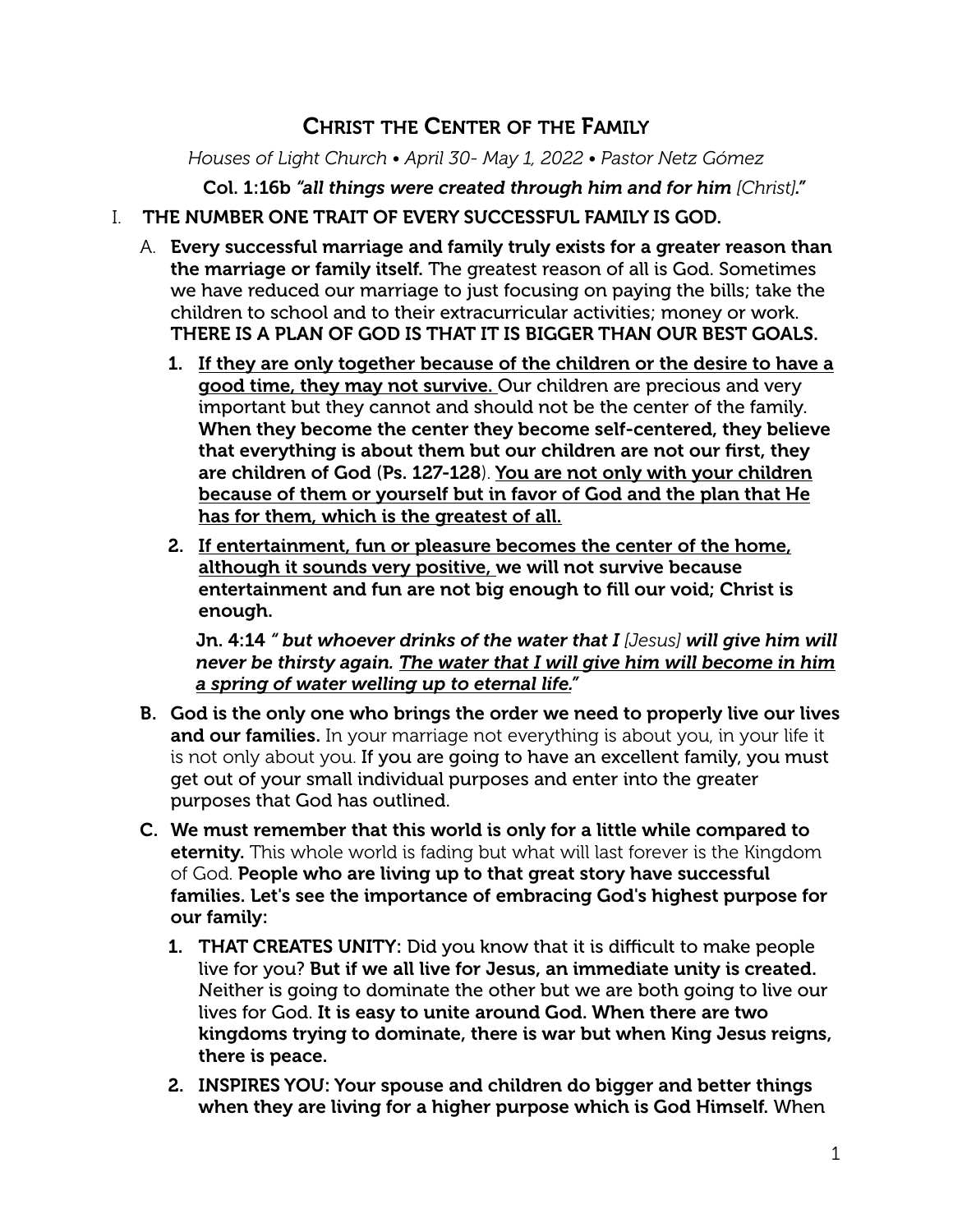you don't live for those high purposes, you end up doing things you wouldn't want to invest your life in because you didn't have the right focus in your life.

- 3. IT GIVES US THE REASON TO DO THE HARDEST THING: Every marriage is going to go through difficulties, none of us are the exception. Some people get divorced for the lamest of reasons; 86% of all divorces are for non-serious circumstances, only 14% are abuse or severe conduct. Your family will only be able to survive and succeed if the reason they exist is greater than the pressure they are facing.
- D. If you are in your family for a reason less than God and His purpose and the pressure hits you that is going to test the glue of your marriage. The only thing that will keep you when the pressure comes is if the main reason for your marriage is greater than the pressure you are under. No pressure is greater than God.

## II. WHAT DOES IT MEAN TO HAVE GOD AS THE REASON FOR YOUR MARRIAGE?

- A. God's will and purpose for your family is the primary motivation for your decisions, priorities, values, and behavior. Why do you do what you do with your money? with your children? with your time? And THE ANSWER YOU MUST GIVE IS BECAUSE GOD WANTS IT THAT WAY. You must surrender your life to God, He must come first.
- B. The family is surrendered to God: Nobody is dominating the others.
- C. All less important issues are decided by the big picture. When you are under the authority of God and you surrender your life to God, the lesser things line up. Too often we get caught up in winning the little conflicts and we lose sight of the big picture of what marriage is all about. If you don't understand that it's not about you but about God.

# III. THE CALL TO LOVE GOD WITH ALL OUR HEART

Matt. 22:37-38 *"And He [Jesus] said to him, "You shall love the Lord… with all your heart and with all your soul and with all your mind. 38 This is the great and first commandment."*

- A. The priority of the Holy Spirit is to establish the first commandment in the first place of the family and the church. This statement by Jesus is one of the most significant statements in the Scriptures. It has many implications: it reveals the personality of God, our value, and how we function, our destiny, and how we see and value others (because God loves them deeply).
- B. Jesus expanded Moses' exhortation and prophecy by adding two words: *first and greatest.* Without understanding that God is committed to helping us in our walk in the first commandment, we can become confused about his leadership in our lives. His priority is that we grow in love. However, it is natural that our most important goals are related to our lives being calm, happy, and popular.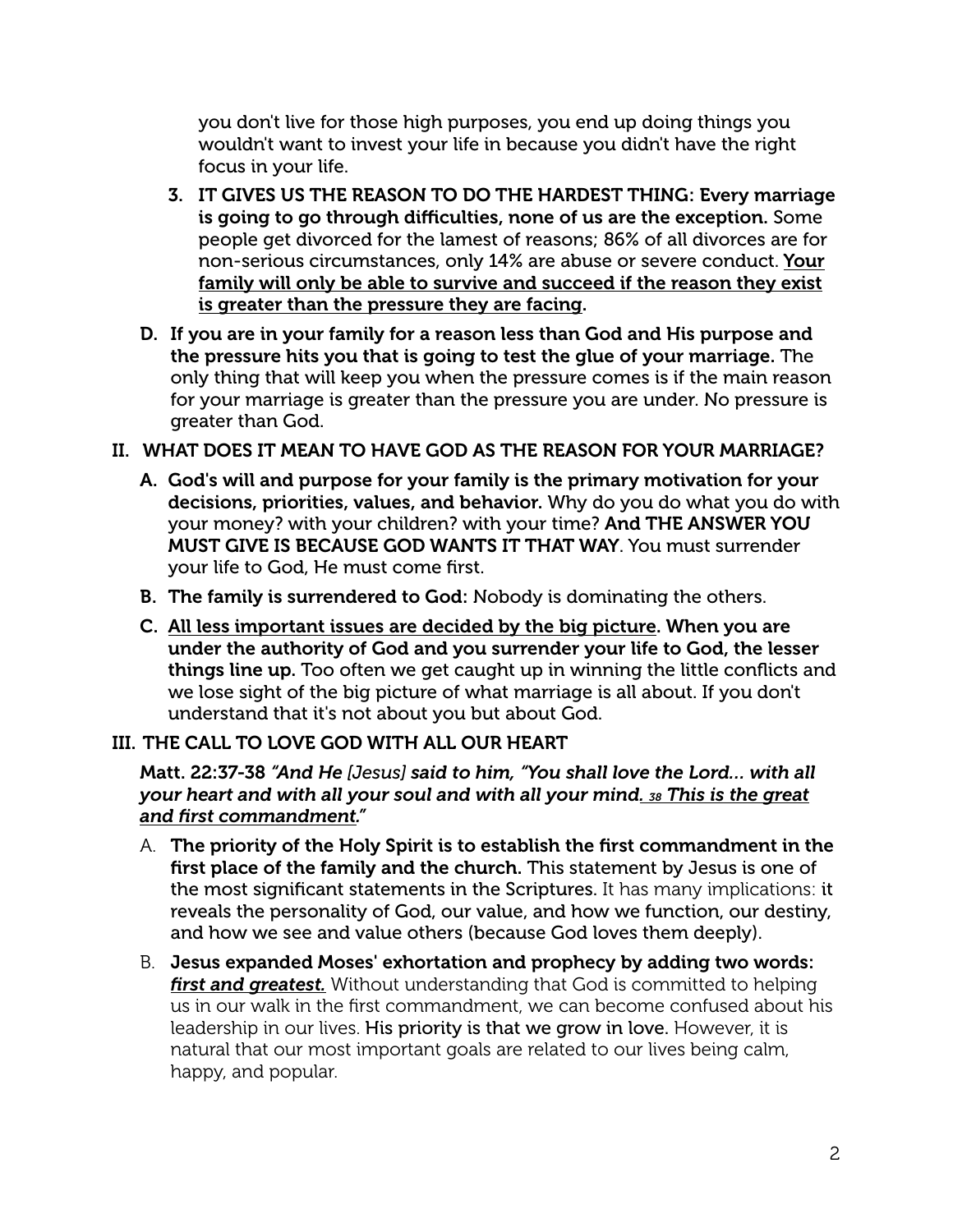C. The first commandment does not begin with us, but with God's love for his people. He loves us with all his heart and with the same intensity that he loves in the communion of the Trinity.

#### Jn. 15:9 *"As the Father has loved me, so have I loved you. Abide in my love."*

D. *"Abide in my love"* it means that we regularly re-align our hearts to focus and live in the love of God.

# IV. WE MUST LOVE GOD ON HIS TERMS

- A. One of the battles in our culture concerns how we define love. We must define it in God's terms, but the enemy gives false definitions of love that seduce the church from loving God.
- B. Jesus defines loving God as being rooted in a spirit of obedience and faithfulness (Jn. 14:15-21). Keeping his commandments includes not giving up in our search for God with all our hearts, in the face of temptations and difficulties.

## Jn. 14:15 *"If you love me, you will keep my commandments."*

1. LOVING GOD WITH ALL OUR HEARTS: We must be fully committed and enthusiastic about seeking Jesus and obeying His word. Some look for ways to obey and seek Jesus less, by looking for ways to give Him less, less time, and less money. Some are dedicated when they serve Him, but are disconnected in the heart of Him. We can "put" our love or affections into whatever we choose. One of the most important decisions in our Christian life is when we intentionally determine that "the main dream" of our life is the first commandment. Our "main dream" is what we talk to God about most often.

#### Psal. 91:14 *"Because he has set his love [heart] upon Me, therefore I will deliver him;"*

Psal. 18:1 *"I will love You, O Lord, my strength."*

- 2. LOVING GOD WITH ALL OUR MIND: We can fill our minds with things that inspire love for God or that diminish our ability to love him. What we do with our minds affects our ability to receive and express love. We show our love for God by taking time to fill our minds with His Word so we can come into agreement with the truth and by refusing to feed our minds with darkness. (Job 31:1)
- 3. LOVING GOD WITH ALL OUR STRENGTH: We can express love for God in the way we use our strength or resources (time, money, energy, talents, words, influence). We tend to use our strength to increase our honor, personal comfort, etc. But God is pleased with the little things his people do to invest their strength in ways that express love for him and help others love him (Heb. 6:10). We love God with our strength when we actively do the things that Jesus stated in the Sermon on the Mount (Matt. 5-7) by serving, giving (6:1-4, 19-21), praying (6:5-13), and forgive (6:14), etc.